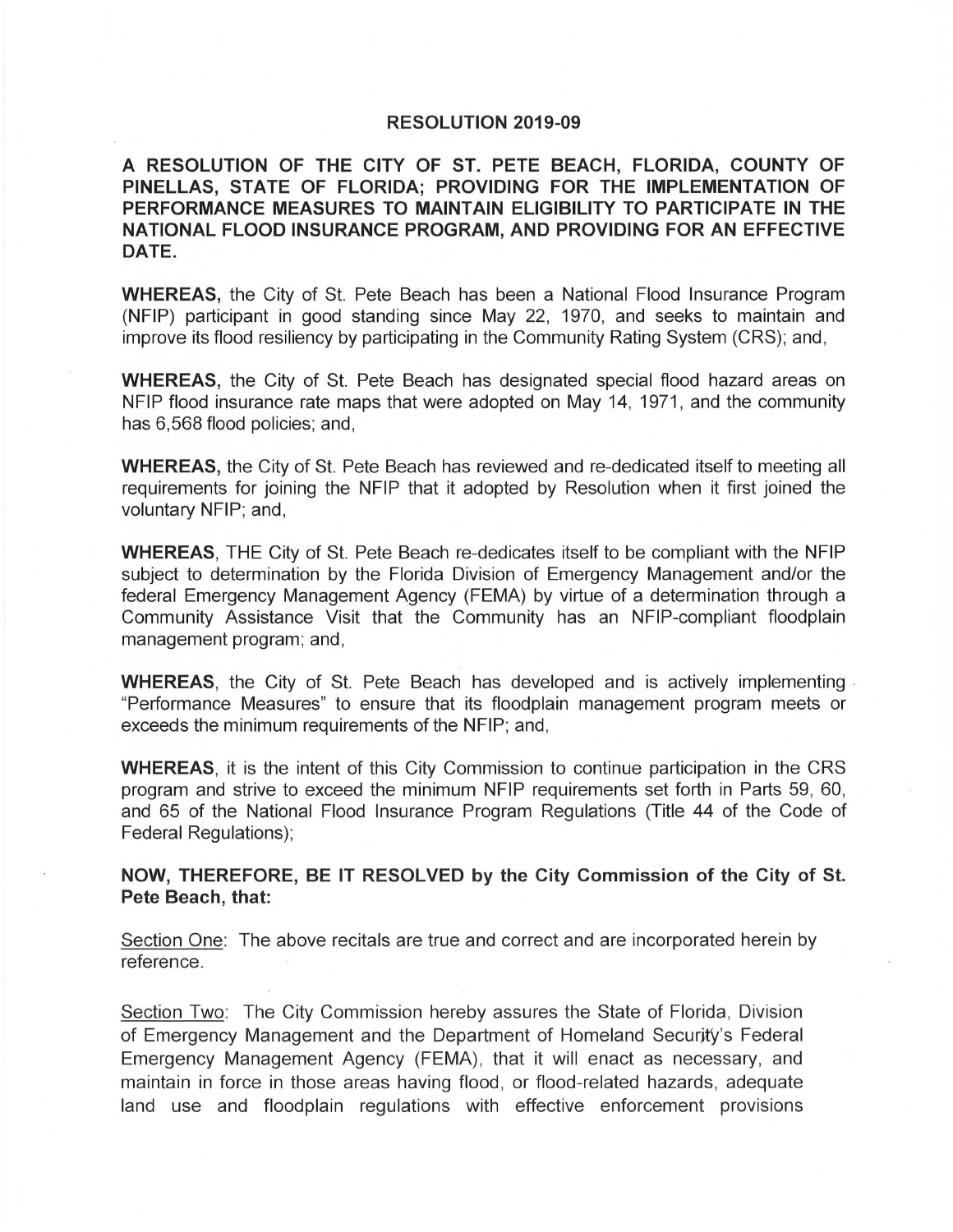necessary to implement an NFIP-compliant program and to implement the seven performance measures required to ensure consistency with the NFIP and maintain eligibility to participate in the CRS program as referenced and incorporated herein; and

Vests the City of St. Pete Beach floodplain administrator and his/her associates with the responsibility, authority and means to implement the following performance measures which are incorporated by reference and attached:

- (1) Adopt and maintain a flood damage prevention ordinance based on the State model that is coordinated with the Florida Building Code,
- (2) Conduct annual inspections of development in SFHAs to be reported annually that addresses identified compliance issues to be resolved through enforcement and mitigation to the maximum extent possible,
- (3) Administer a flood zone permit application for regulating all development in SFHAs with procedures and checklists approved by State and FEMA Region IV,
- (4) Ensure accurate completion of all elevation certificates before vertical construction and prior to issuance of certificates of occupancy,
- (5) Annually disseminate letters to utility companies concerning tanks that must be elevated or anchored and new HVAC equipment that must be elevated above the BFE,
- (6) Administer substantial improvement/damage determination procedures approved by State and FEMA Region IV staff and maintenance of permanent records of determinations,
- (7) Provide DFIRMs or links to DFIRMs and elevation certificates on the community's website where feasible.

Section Three: The City of St. Pete Beach also agrees to take such other official action as may be reasonably necessary to carry out the objectives of the NFIP and CRS programs.

Section Four: This resolution shall become effective immediately upon adoption.

Passed this 27<sup>th</sup> day of August, 2019, by the City Commission of the City of St. **Pete Beach, Florida.** 

\* \* \* \* \*

Alafter Mysen